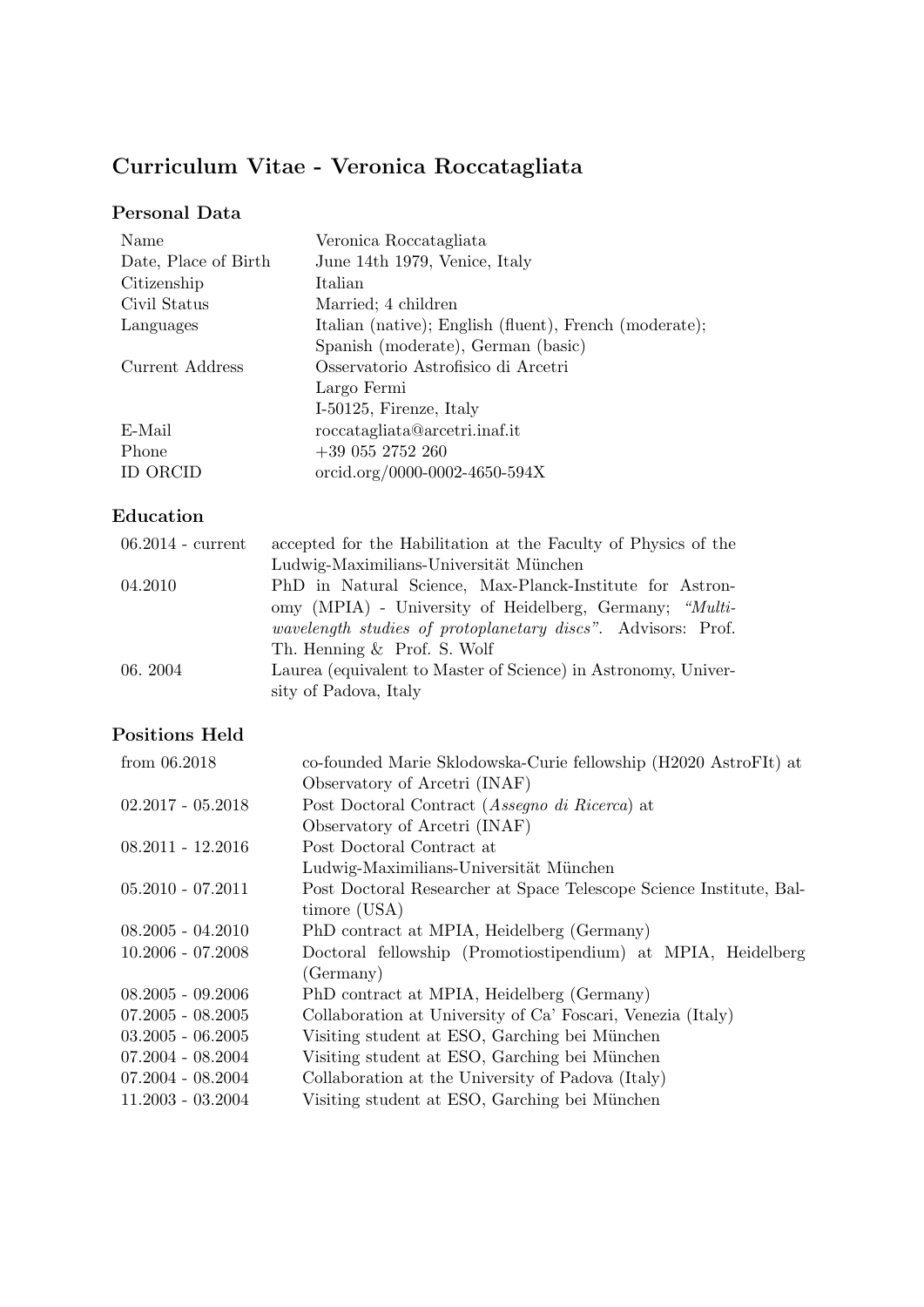#### Parental leave

| $08.2016 - 12.2016$ | Part time Elternzeit (parental leave)         |
|---------------------|-----------------------------------------------|
| $04.2016 - 06.2016$ | Elternzeit (parental leave)                   |
| $01.2016 - 02.2016$ | Elternzeit (parental leave)                   |
| $04.2015 - 09.2015$ | Maternity Leave & Elternzeit (parental leave) |
| $02.2012 - 09.2012$ | Maternity Leave & Elternzeit (parental leave) |
| $06.2009 - 12.2009$ | Maternity Leave & Elternzeit (parental leave) |
| $06.2006 - 12.2006$ | Maternity Leave & Elternzeit (parental leave) |

#### Awards and Fellowship

| 12.2017 | Marie Sklodowska-Curie cofounded fellowship (H2020 AstroFIt)            |
|---------|-------------------------------------------------------------------------|
| 07.2015 | Bayerische Gleichstellungsförderung (BGF) Förderung der Chancengle-     |
|         | ichheit für Frauen in der Forschung for the Habilitation to become Pro- |
|         | fessor at the university (declined)                                     |
| 10.2012 | Bayerische Gleichstellungsförderung (BGF)                               |
|         | Förderung der Chancengleichheit für Frauen in der Forschung             |
|         | @ Ludwig-Maximilians-Universität                                        |
| 06.2011 | Fizeau Exchange Visitor program.                                        |
| 06.2005 | PhD Studenship at ESO - declined                                        |

#### Visiting Positions

| 15.07.2017 - 30.07.2017   | Excellence Cluster/LMU, München                       |
|---------------------------|-------------------------------------------------------|
| $30.06.2014 - 04.07.2014$ | Max-Planck-Institut für Astronomie (MPIA), Heidelberg |
| $01.07.2011 - 31.07.2011$ | Max-Planck-Institut für Astronomie (MPIA), Heidelberg |

#### Community Service

2013 - current Referee for Astronomy & Astrophysics, The Astrophysical Journal & Monthly Notices of the Royal Astronomical Society

#### **Committees**

02.2012 - 01.2016 IMPRS PhD Thesis Commetee of Benjamin Gaczkowski.

#### Participation in Research Projects

- I am member of the Gaia-ESO survey.

- I am member of the TOCS (TESS Open Cluster Studies) working group on clusters of the TESS (Transiting Exoplanet Survey Satellite) space mission.

I list here the most important observing programs in which I was involved in the last years as principal investigator (PI):

- VLT/FLAMES "Dynamics of Stars and Cluster formation in Serpens Main." - 3 h

- APEX/LABOCA+APEX/SHFI "Resolving the structure and kinematics of the filamentary network feeding the Serpens core." - 31 h

- APEX/LABOCA "Millimeter Survey of Nearby Clusters: How do Protoplanetary Disks Disperse?" - 80 h

- FEROS/2.2 MPG Telescope "Planet search around metal poor stars" - Large program with FEROS at the 2.2m telescope (initiated and started during my PhD and still on-going) -300 h

- VLT/MIDI "The young binary system SVS 20 at small spatial scales" - 6 h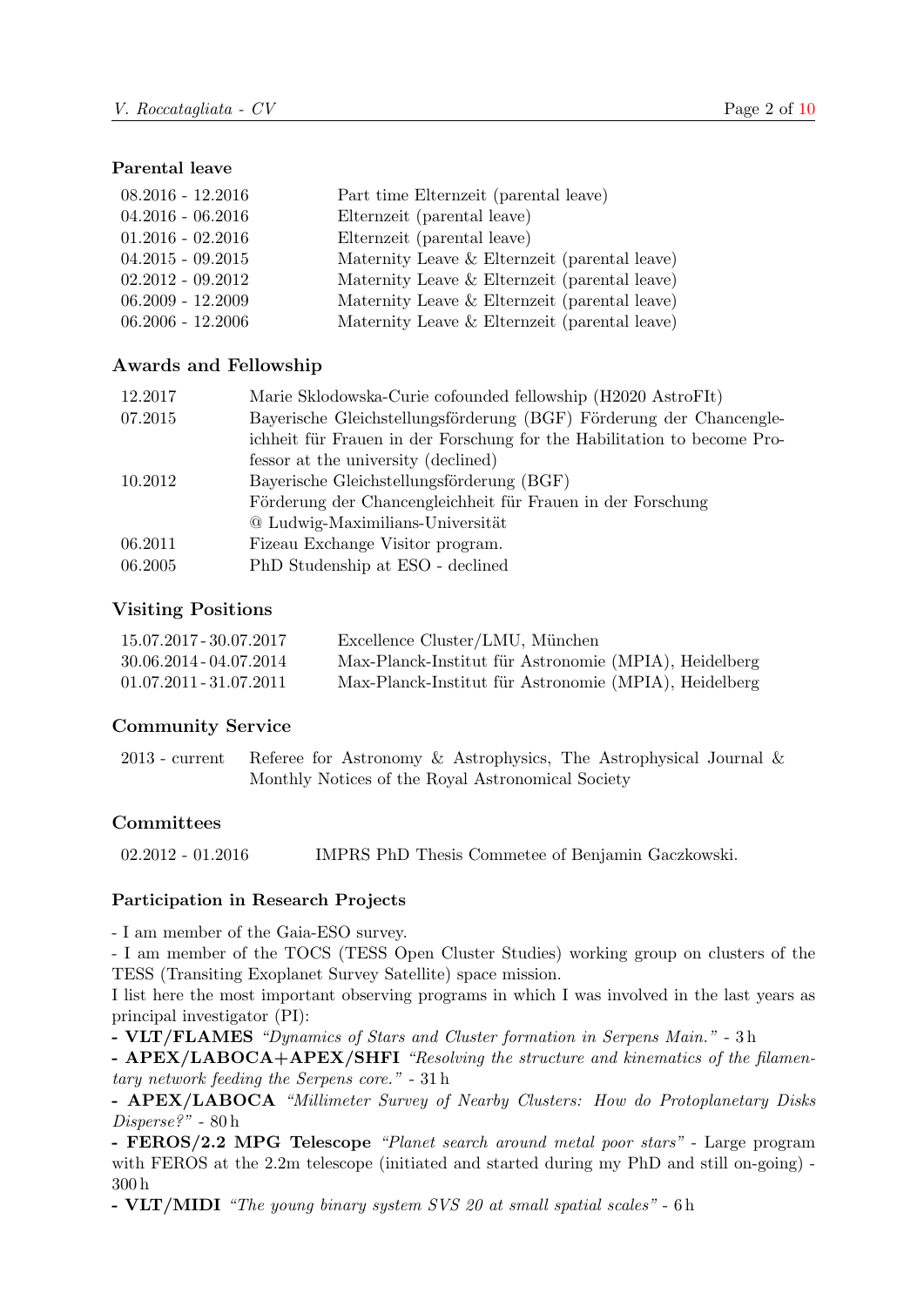- VLT/NACO "Grain growth and mixing in the upper layer of protoplanetary disks" 6 h
- VLT/NACO "High-resolution imaging of edge-on circumstellar disks" 6 h
- VLT/VISIR "Signatures of planets and planet formation in transitional disks" 6 h
- 30-m IRAM bolometer "Evolution of debris dust of disks around solar-type stars" 20 h
- OMEGA2000+LAICA/CAHA "Star formation in intermediate-aged clusters" 16 h
- FEROS/2.2 MPG Telescope "What's in the inner hole of  $TOs$ " 6 nights

I was co-investigator of a large Spitzer proposal: "Nature vs. Nurture: The influence of OB star environments on proto-planetary disk evolution", ID #30726, PI: J. Bouwman

#### International Conferences and Talks

I summarise here the talks and conferences I attended and/or invited:

- "Star formation around the Vela SNR traced by Gaia" Hauskolloquium at the Universitäts-Sternwarte (LMU) *Invited*, to be done on  $30.01.2018$ 

- "Star formation around the Vela SNR traced by Gaia" contributed talk at the "GES 2017 - Gaia-ESO Survey: Fourth Science Meeting " at the Universita' di Catania (Catania - 04.09 - 08.09.2017)

- "Protoplanetary disks and planet formation in nearby associations: the pilot case of eta Chamaleontis" Invited talk at the Special Universe Talk at the Excellence Cluster Universe (Garching bei München - 21.07.2017)

- Invited talk at the "Comparing Apples with Apples: Concordance Between Simulations and Observations of Star Formation" at the Lorentz Center in Leiden (Aug 15 - 19 2016)

- "European Grants for the network on Filaments" *invited* talk at the "Filaments 2016  $workshop"$  at USM in München (April 04 - 05 2016)

- "The Serpens core: test of simulations of low-mass star-formation" invited talk at the "Filaments  $2015$  workshop" at USM in München (March 23 - 25 2015)

- "The Serpens core: A laboratory to test simulations of low-mass star-formation" contributed talk at the "USM+MPE workshop" at MPE (Garching bei München - 25.11.2014)

- "Filamentary structures in low-mass star forming regions: the case of the Serpens Core" contributed talk at the Splinter Session on Interstellar Medium of the Astronomische Gesellschaft 2014 ("The variable sky: From tiny variations to big explosions") in Bamberg (25.09.2014)

- "From Filaments to Pillars: Serpens Core and Carina Nebula Complex" MPIA Königstuhl Colloquium  $(04.07.2014 - invited)$ 

- "Filaments in Serpens" Star and Planet Formation Seminar at ESO (March 2014)

- "A multi-wavelength study of the Carina Nebula, the most nearby giant star factory in our Galaxy" contributed talk at the "The Universe Explored by Herschel" (October 2013)

- "Herschel far-infrared observations of the Carina Nebula Complex" Star and Planet Formation Seminar at ESO (September 2013)

- "Cloud Structure and Feedback effects in the Carina Nebula Complex" poster at the "Protostars  $\mathcal C$  Protoplanets VI" in Heidelberg (July 2013)

- "Evolution and Dissipation of Protoplanetary Disks" talk at the "Visitor Seminar" at the LMU (January 2011)

- "Evolution and Dissipation of Protoplanetary Disks" talk at the "Star & Planet Formation Seminar" at STScI (November 2010 - invited)

- "Evolution of protoplanetary disks in OB associations: a deep Spitzer/IRAC survey of IC 1795" contributed talk at the National Capital Area Disks Meeting III (NCAD3) at the Goddard Space Flight Center in Washington, D.C. (July 2010)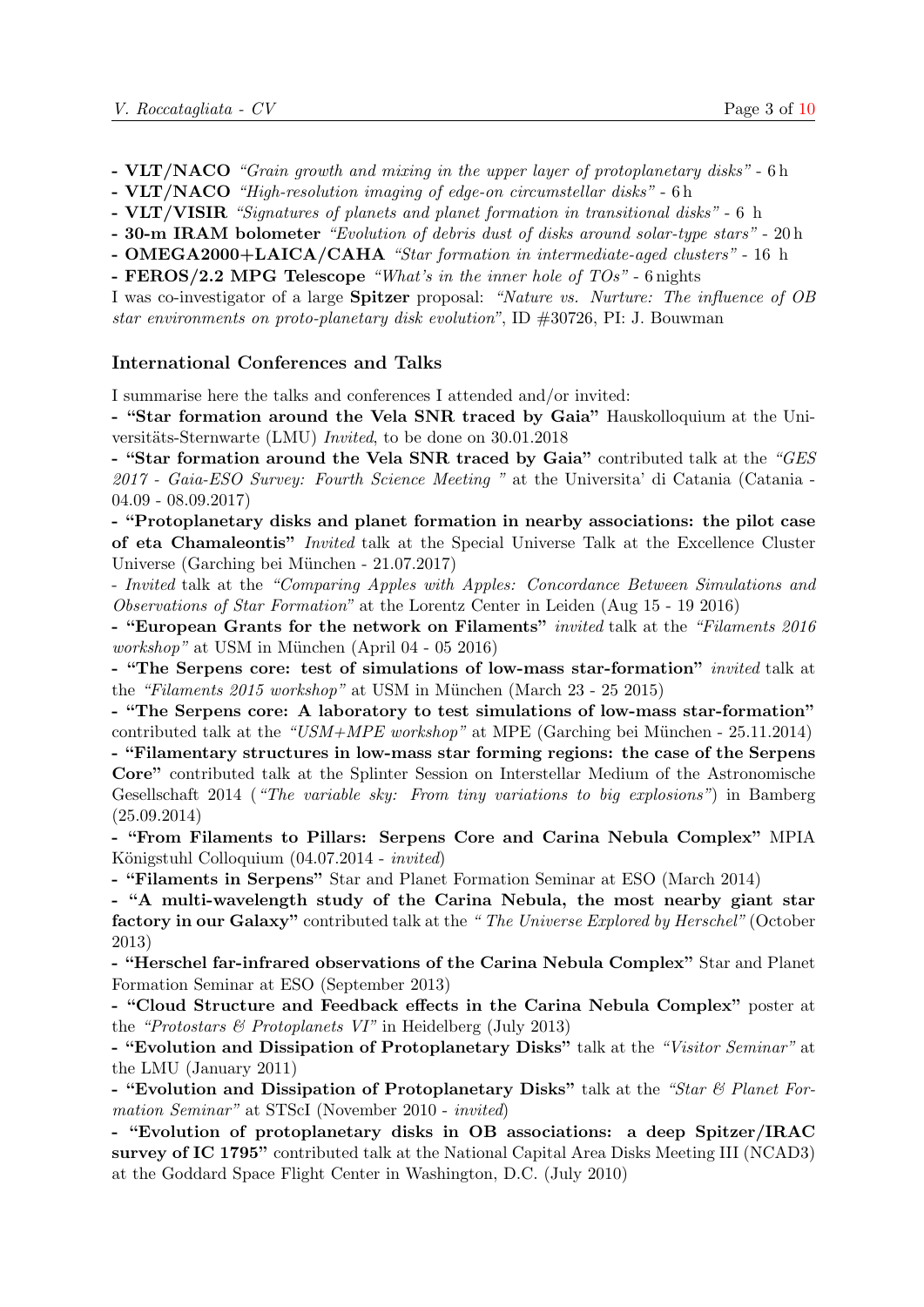- "Evolution and Dissipation of Protoplantary Disks" talk at the "Astronomy Colloquium at Carnegie Institution of Washington - Department of Terrestrial Magnetism in Washington D.C. (October 2010 - invited)

- "Evolution of protoplanetary disks in OB associations: a deep Spitzer/IRAC survey of IC 1795" Hauskolloquium at MPIA Heidelberg (January 2010 - invited)

- "Disk evolution in OB associations: the case of IC1795" poster at the meeting "From circumstellar disks to planetary systems" at ESO Garching (November 2009)

- "Millimeter observations of debris disks around solar-type stars" talk at the Istituto de Astrofisica de Andalucia in Granada (January 2008 - invited)

- "Millimeter observations of circumstellar disks around Sun-like stars" poster at the meeting "Star-disk interaction in young stars " in Grenoble (May 2007)

#### Organization of Scientific Meetings

- I was the main organiser of a workshop to establish a network on filaments and apply for national and european (ITN) grants. The workshop took place in April 4-5 2016.

- I was the main organiser of the workshop "Filaments 2015" (München, March 23 - 25 2015) with 40 participants from Europe and US and I was part of the SOC of the workshop. I successfully applied as PI at the DFG Priority Program 1573: "Physics of the Interstellar Medium" for 8050 Euros as contribution for the organisation of the workshop.

- I was the main organiser of the "USM+MPE workshop" with 40 participants (MPE - Garching bei München, November 25 2014)

- I was the initiator and coordinator of the weekly USM Star Formation coffee (2014-2016).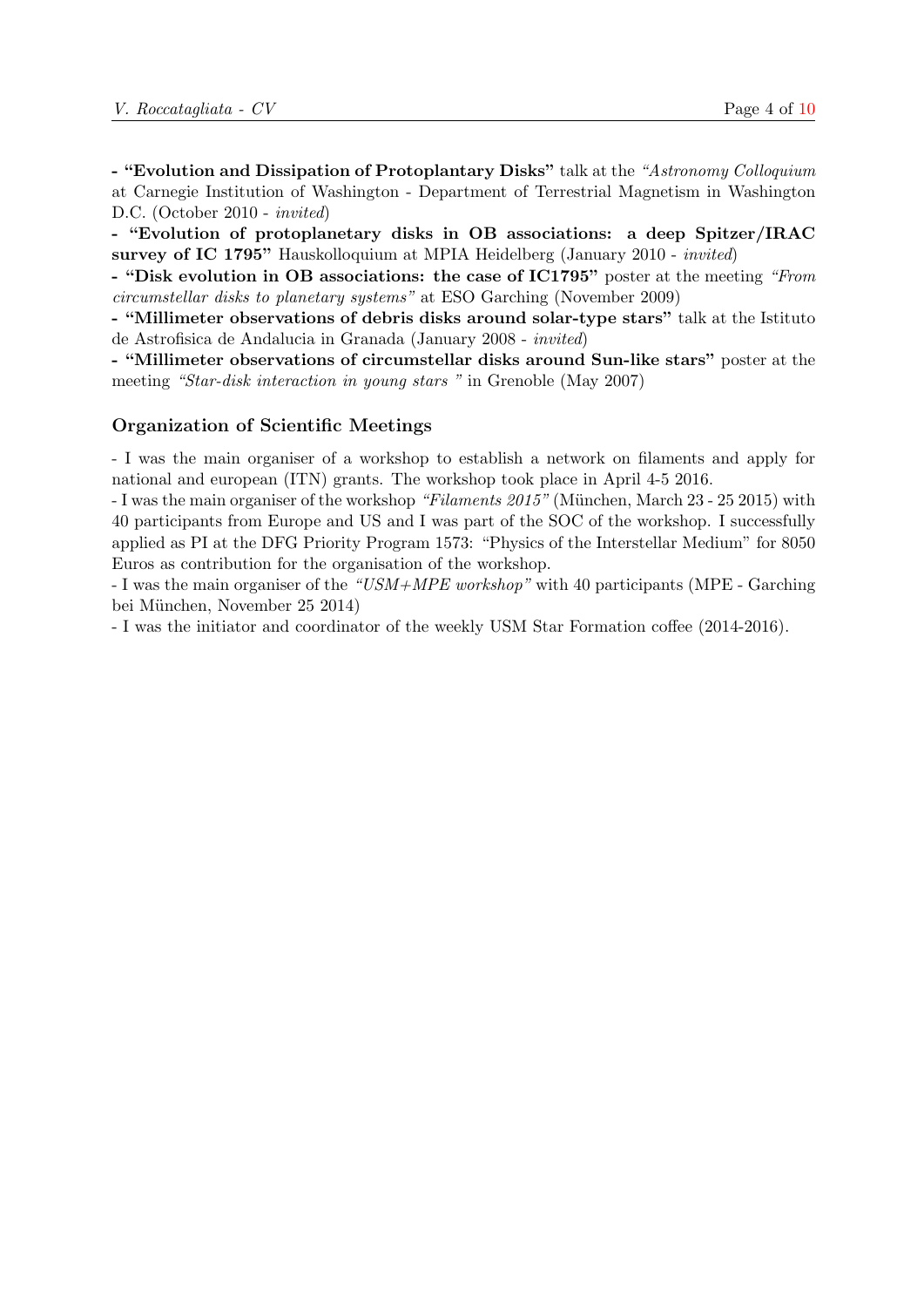# Teaching Experience

| Winter Semester 2017/2018   | - Guest lecture on "Observations of protoplanetary discs:<br>a new era with ALMA" by the course of Prof. T. Birn-<br>stiel ("The Formation and Evolution of Planets in Pro-<br>toplanetary Discs") at master level at the Universitäts-<br>Sternwarte (LMU).                                                                                                                                                                                                                                                                                                                                                                                                                                                                                                                              |
|-----------------------------|-------------------------------------------------------------------------------------------------------------------------------------------------------------------------------------------------------------------------------------------------------------------------------------------------------------------------------------------------------------------------------------------------------------------------------------------------------------------------------------------------------------------------------------------------------------------------------------------------------------------------------------------------------------------------------------------------------------------------------------------------------------------------------------------|
| Summer Semester 2017        | - Guest lecture on "Observations of protoplanetary<br>discs" by the course of Prof. T. Birnstiel ("The Forma-<br>tion and Evolution of Planets in Protoplanetary Discs")<br>at master level at the Universitäts-Sternwarte (LMU).                                                                                                                                                                                                                                                                                                                                                                                                                                                                                                                                                         |
| Winter Semester $2016/2017$ | - Guest lecture on "Observations of protoplanetary<br><i>discs</i> " by the course of Prof. B. Ercolano ("The Forma-<br>tion and Evolution of Planets in Protoplanetary Discs")<br>at master level at the Universitäts-Sternwarte (LMU).                                                                                                                                                                                                                                                                                                                                                                                                                                                                                                                                                  |
| Summer Semester 2016        | - Tutorials of the course of Prof. Preibisch on "ISM"<br>$\mathcal C$ Star Formation" at master level at the Universitäts-<br>Sternwarte (LMU).<br>- Guest lectures on "Observations of protoplanetary<br>disks" and "Observations of planets" by the course of<br>Prof. Preibisch on "ISM & Star Formation" at master<br>level at the Universitäts-Sternwarte (LMU).<br>- Guest lecture on "Circumstellar disks" by the course<br>of Prof. A. Burkert and Dr. D. Hubber ("Essentials of<br><i>Advanced Astrophysics</i> ") at master level at the Univer-<br>sitäts-Sternwarte (LMU).<br>- Guest lecture on "The Milky Way" by the course of<br>Prof. A. Burkert and Dr. D. Hubber ("Essentials of<br>Advanced Astrophysics") at master level at the Univer-<br>sitäts-Sternwarte (LMU). |
| Winter Semester $2015/2016$ | - Guest lecture on "Observations of protoplanetary<br><i>discs</i> " by the course of Prof. B. Ercolano ("The Forma-<br>tion and Evolution of Planets in Protoplanetary Discs")<br>at master level at the Universitäts-Sternwarte (LMU).<br>- Tutorials of the course "Essentials of Advanced Astro-<br><i>physics</i> " at master level at the Universitäts-Sternwarte<br>(LMU).                                                                                                                                                                                                                                                                                                                                                                                                         |
| $02.2015 - 06.2015$         | Main Advisor of the Bachelor Thesis of Dennis Frei at<br>the Universitäts-Sternwarte (LMU).                                                                                                                                                                                                                                                                                                                                                                                                                                                                                                                                                                                                                                                                                               |
| Winter Semester $2014/2015$ | Supervisor at the Astrophysical advanced seminar (for<br>the Master of Science in Astrophysics/Physics at LMU);<br>Topic: "Observational Constraints on the Birth Envi-<br>ronment of our Solar System"                                                                                                                                                                                                                                                                                                                                                                                                                                                                                                                                                                                   |
| $06.2014 - 09.2014$         | Supervisor of a student for a summer project at the Uni-<br>versitäts-Sternwarte (LMU).                                                                                                                                                                                                                                                                                                                                                                                                                                                                                                                                                                                                                                                                                                   |
| Summer Semester 2014        | Supervisor at the Astrophysical advanced seminar (for<br>the Master of Science in Astrophysics/Physics at LMU);<br>Topic: "Triggered Star Formation"                                                                                                                                                                                                                                                                                                                                                                                                                                                                                                                                                                                                                                      |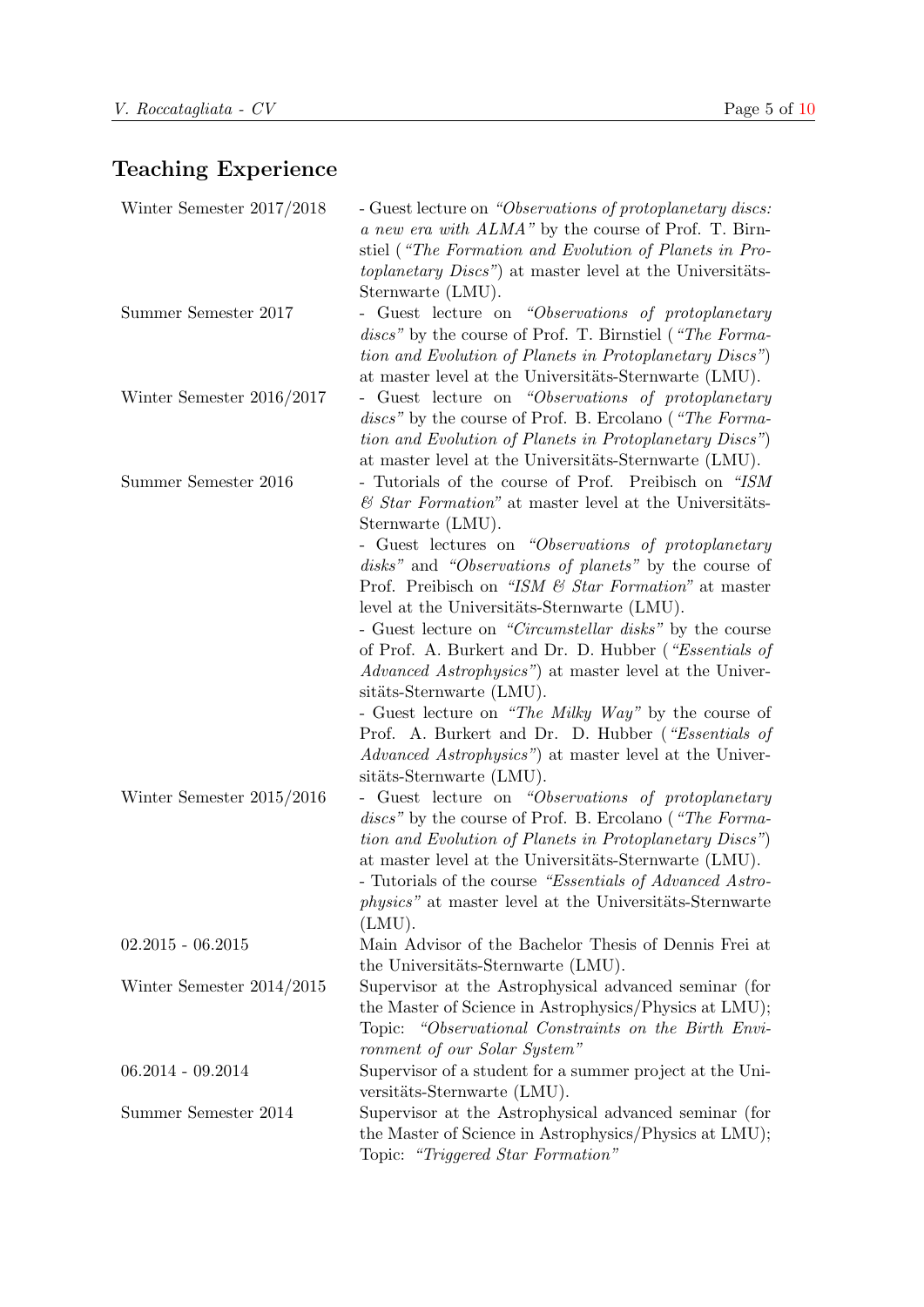| $02.2012 - 05.2016$ | Co-Advisor of the PhD Thesis of Benjamin Gaczkowski             |
|---------------------|-----------------------------------------------------------------|
|                     | at the Universitäts-Sternwarte (LMU).                           |
| $09.2011 - 01.2012$ | Co-Advisor of the Diploma Thesis (equivalent to a Mas-          |
|                     | ter Thesis) of Benjamin Gaczkowski at the Universitäts-         |
|                     | Sternwarte (LMU).                                               |
| 02.2008             | Tutoring of about 20 undergraduate students at the $F30$        |
|                     | <i>Advanced Lab Course in Physics</i> of the University of Hei- |
|                     | delberg. This advanced course included a lecture on the         |
|                     | basic of astronomical observations. For each group of           |
|                     | students we performed observations with the MPIA 70-            |
|                     | cm telescope, carrying out the data reduction and anal-         |
|                     | ysis of the data, and preparing a report on the results         |
|                     | obtained.                                                       |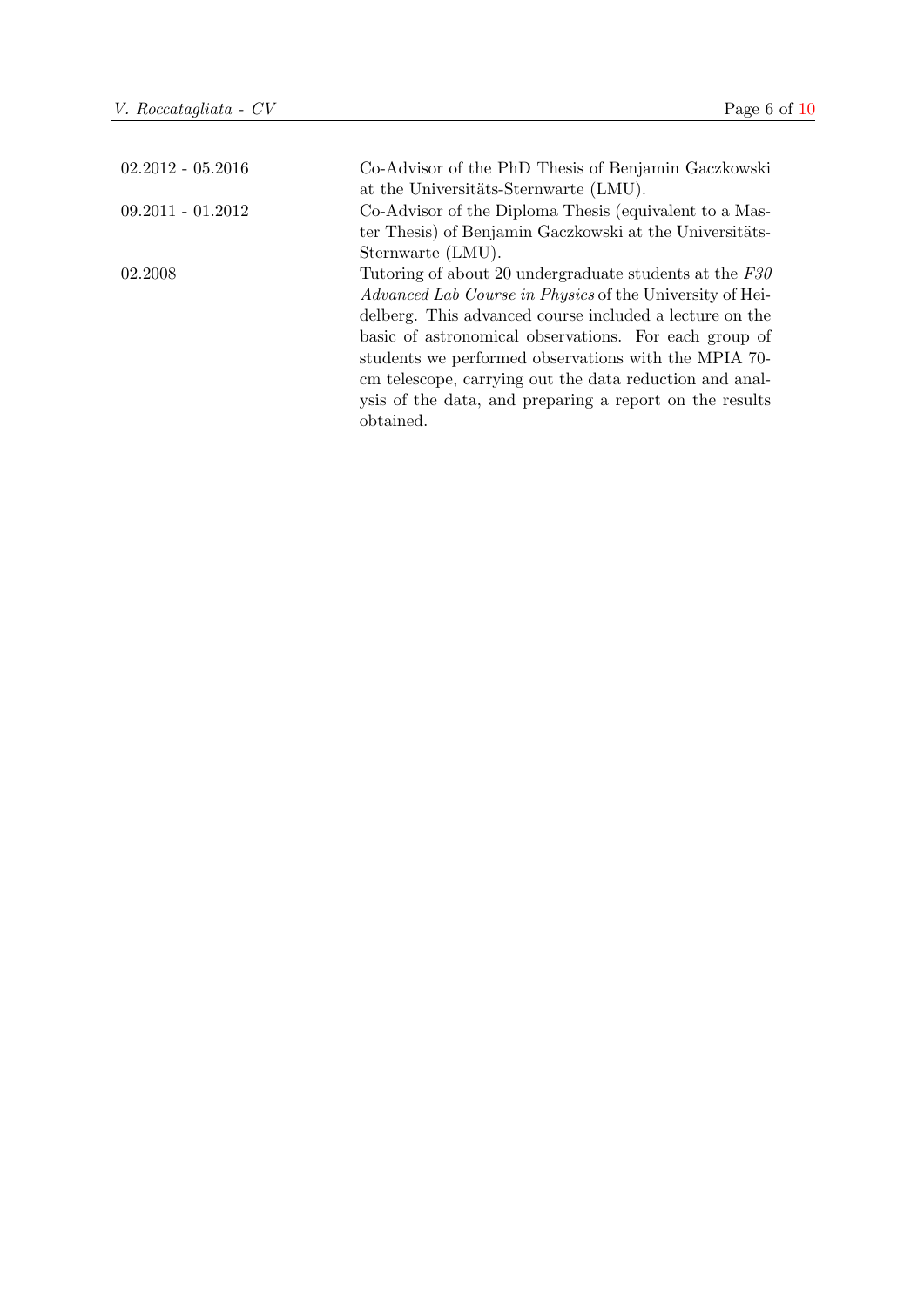### Publications - Veronica Roccatagliata

At the date of writing I have in total 31 referred papers (2 of them under referee process). I have 5 papers as first author, and 7 as second author (2 of them had a PhD student as first author which I supervised). Almost all my publications are the results of small collaborations that I built up during my carrier, using new data acquired by my group on highly requests facilities. 3 publications are part of a large survey. The total number of citations is 479 (updated on ADS at 08.06.2018). My h-index is 14. It is important to highlight that the number of papers, citations and h-index have to be re-computed taking into account the maternity leave taken for the birth of my kids. This is a possibility already settled in the ANVUR website to apply for the habilitation. For this reason the given numbers represent a lower limit.

#### A) Publications with peer review process

- 31. A. Sicilia-Aguilar, N. Patel, M. Fang, V. Roccatagliata, K. Getman, P. Goldsmith, et al., 2018, A&A, submitted "The origin and dynamics of the Class 0 protostar in IC 1396 A: Multi-episodic star formation at the edge of an HII region."
- 30. M.G.H. Krause, A. Burkert, R. Diehl, K. Fierlinger, B. Gaczkowski, D. Kroell, V. Roccatagliata, T. Siegert, T. Preibisch, 2018, A&A, submitted "Surround & Squash: the Interstellar Medium in Scorpius Centaurus"
- 29. L. Magrini et al. including V. Roccatagliata, 2018, A&A, in press "The Gaia-ESO Survey: the origin and evolution of s-process elements"
- 28. L. Bravi, et al. including V. Roccatagliata, 2018, A&A, in press "The Gaia-ESO Survey: kinematical and dynamical study of four open clusters"
- 27. S. Randich, et al. including V. Roccatagliata, 2018, A&A, 612, 99 "The Gaia-ESO Survey: open clusters in Gaia-DR1 - a way forward to stellar age calibration"
- 26. B. Gaczkowski, V. Roccatagliata, S. Flaischlen, A. Burkert, R. Diehl, K. Fierlinger, M.G.H. Krause, D. Kroell, J. Ngoumou, T. Preibisch, 2017, A&A, 608A, 102G "Squeezed between shells? On the origin of the Lupus I molecular cloud II. APEX CO and GASS HI observations"
- 25. M. Fang, A. Sicilia-Aguilar, D. Wilner, Y. Wang, V. Roccatagliata, D. Fedele, and J. Z. Wang, 2017, A&A, 603, 132 "Millimeter Observations of the disk around GW Ori"
- 24. P. Zeidler, T. Preibisch, T. Ratzka , V. Roccatagliata, M.G. Petr-Gotzens 2016, A&A, 585, A49 "The VISTA Carina Nebula Survey. II. Spatial distribution of the infrared excess-selected young stellar population."
- 23. B. Gaczkowski, T. Preibisch, T. Stanke, M.G.H. Krause, A. Burkert, R. Diehl, K. Fierlinger, D. Kroell, J. Ngoumou, V. Roccatagliata 2015, A&A 584, 36 "Squeezed between shells: On the origin of the Lupus I molecular cloud. APEX/LABOCA, Herschel, and Planck observations"
- 22. V. Roccatagliata, J. E. Dale, T. Ratzka, L. Testi, A. Burkert, C. Koepferl, A. Sicilia-Aguilar, C. Eiroa, B. Gaczkowski 2015, A&A, 584, A119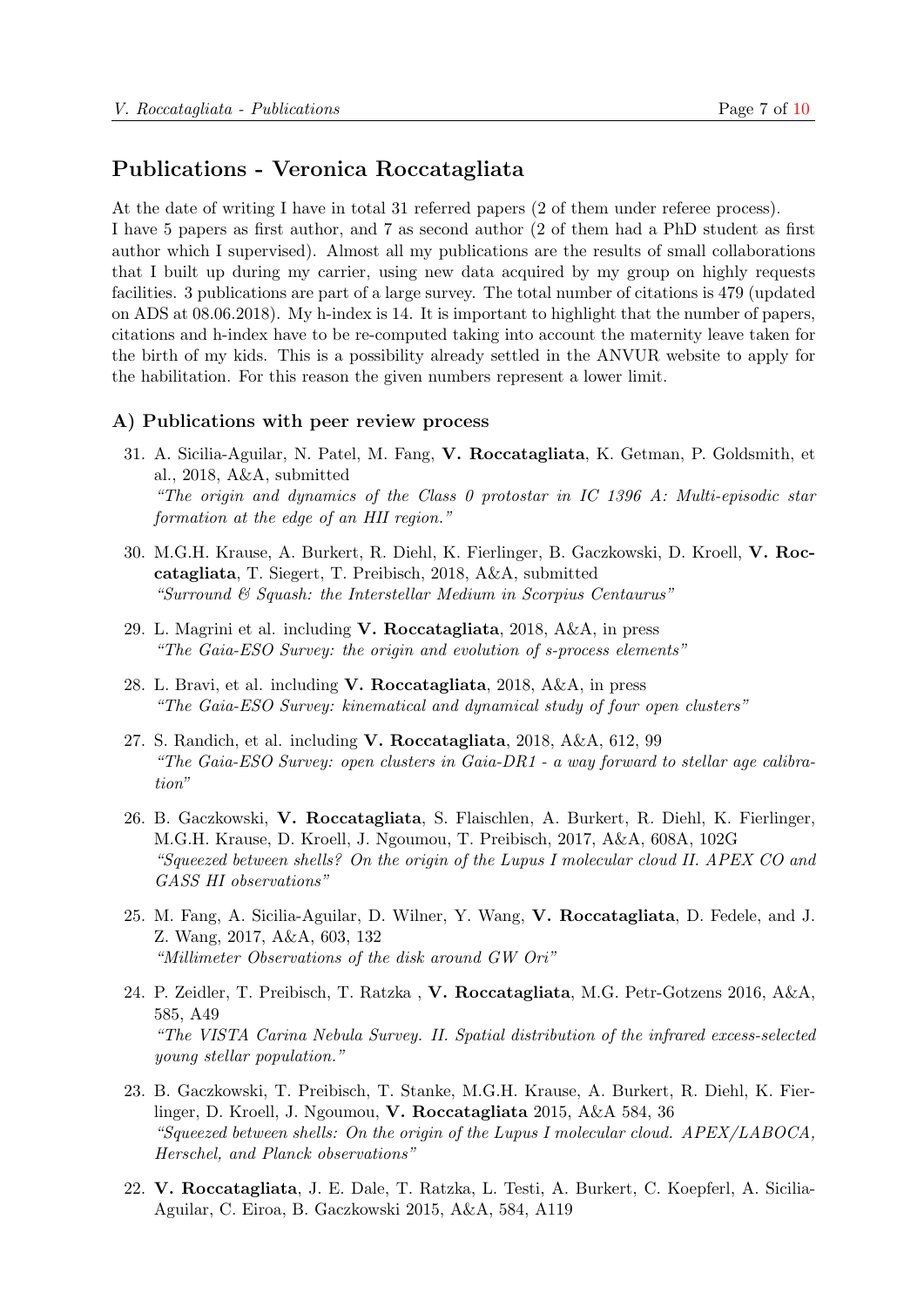"A network of filaments detected by Herschel in the Serpens core: A laboratory to test simulations of low-mass star-formation."

- 21. A. Sicilia-Aguilar, M. Fang, V. Roccatagliata, et al. 2015, A&A 580, 82 "Accretion dynamics of EX Lupi in quiescence. The star, the spot, and the accretion column."
- 20. A. Sicilia-Aguilar, V. Roccatagliata, K. Getman, P. Rivière-Marichalar, T. Birnstiel, B. Merín, M. Fang, Th. Henning, C. Eiroa, T. Currie 2015, A&A, 573, 19 "The Herschel/PACS view of the Cep OB2 region: Global protoplanetary disk evolution and clumpy star formation"
- 19. T. Preibisch, P. Zeidler, T. Ratzka , V. Roccatagliata, M.G. Petr-Gotzens 2014, A&A 572, 116 "The VISTA Carina Nebula Survey. I: Introduction and source catalog"
- 18. M. Fang, A. Sicilia-Aguilar, V. Roccatagliata, et al. 2014, A&A 570, 118 "GW Orionis: Inner disk readjustments in a triple system."
- 17. A. Sicilia-Aguilar, V. Roccatagliata, Th. Henning, et al. 2014, A&A 562, 131 "A Herschel/PACS view of IC 1396 A: Unveiling the star formation process."
- 16. A. M¨uller, V. Roccatagliata, Th. Henning, D. Fedele, A. Pasquali, E. Caffau, M. V. Rodríguez-Ledesma, M. Mohler, U. Seemann and R. J. Klement 2013 A&A 556, A3 "A reanalysis of the FEROS observations of HIP 11952 (Research Note)"
- 15. V. Roccatagliata, T. Preibisch, T. Ratzka, B. Gaczkowski 2013 A&A, 554, A6 "Herschel far-infrared observations of the Carina Nebula Complex. III: Detailed cloud structure and feedback effects."
- 14. H. Ohlendorf, T. Preibisch, B. Gaczkowski, T. Ratzka, J. Ngoumou, V. Roccatagliata, and R. Grellmann 2013 A&A, 552A, 14 "Young stars in the Gum31 region identified from infrared observations."
- 13. B. Gaczkowski, T. Preibisch, T. Ratzka, V. Roccatagliata, H. Ohlendorf, and H. Zinnecker 2013 A&A, 549A, 67 "Herschel far-infrared observations of the Carina Nebula complex.II: The embedded young stellar and protostellar population."
- 12. T. Preibisch, V. Roccatagliata, B. Gaczkowski, T. Ratzka 2012 A&A, 541, 132 "Herschel far-infrared observations of the Carina nebula complex. I. Introduction and global cloud structure."
- 11. Setiawan J., Roccatagliata V., Fedele D., Henning Th., Pasquali A., Rodriguez-Ledesma V., E. Caffau, Christlieb N., Seemann U., and Klement R. 2012 A&A, 540, 141 "Planetary companions around the metal-poor star HIP 11952."
- 10. Fang M., van Boekel R., King R.R., Henning Th., Bouwman J., Doi Y., Okamoto Y.K., Roccatagliata V., Sicilia-Aguilar A. 2012 A&A, 539, 119 "Star formation and disk properties in Pismis 24'
- 9. Roccatagliata V., Ratzka T., Henning Th., Wolf S., Leinert Ch., Bouwman J., 2011 A&A, 534, A33 "Multi-wavelength high resolution observations of the binary system Haro 6-10"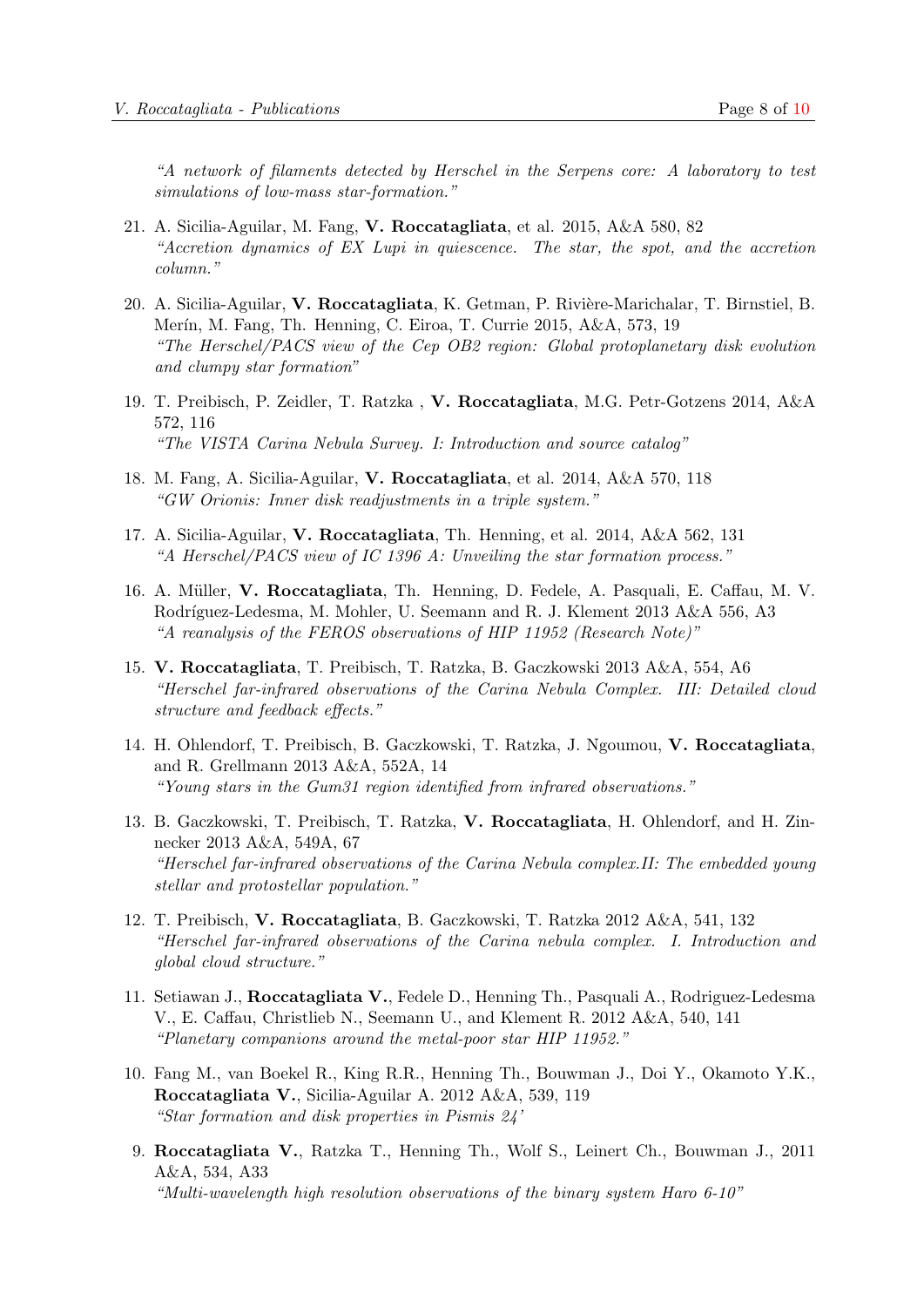- 8. Sicilia-Aguilar A., Henning Th., Kainulainen J., Roccatagliata V., 2011 ApJ, 736, 137S "Protostars and stars in the Coronet cluster: Age, evolution, and cluster structure"
- 7. Gräfe Ch., Wolf S., Roccatagliata V., Sauter J., Ertel, S., 2011 A&A, 533A, 89G "Mid-infrared observations of the transitional disks around DHTau, DMTau and GMAur"
- 6. Roccatagliata V., Bouwman J., Henning Th., Gennaro M., Feigelson E., Kim J. S., Sicilia-Aguilar A., Lawson W. A., 2011, ApJ 733,113R "Disk evolution in OB Associations - Deep IRAC/Spitzer survey of the IC 1795"
- 5. Roccatagliata V., Henning Th., Wolf S., Rodmann J., Corder S., Carpenter J.M., Meyer M., Dowell D. 2009, A&A 497, 409R "Long wavelength observations of debris disks around solar-like stars"
- 4. Sicilia-Aguilar A., Bouwman J., Juh´asz A., Henning Th., Roccatagliata V., Lawson W. A., Acke B., Feigelson E. D., Tielens A.G.G.M., Decin L., Meeus G. 2009, ApJ 701, 1188 "The Long-Lived Disks in the Eta Chamaeleontis Cluster"
- 3. Wittkowski, M.; Aufdenberg, J. P., Driebe, T., Roccatagliata, V., Szeifert, T., Wolff, B. 2006 A&A 460, 843 "Tests of stellar model atmospheres by optical interferometry. III. NPOI and VINCI interferometry of the M0 giant  $\gamma$  Sagittae covering 0.5 - 2.2  $\mu$ m<sup>"</sup>
- 2. Wittkowski, M., Hummel, C. A., Aufdenberg, J. P., Roccatagliata, V., 2006 A&A 460, 855 "Tests of stellar model atmospheres by optical interferometry. IV. VINCI interferometry and UVES spectroscopy of Menkar"
- 1. Richichi A. & Roccatagliata V. 2005, A&A 433, 305 "Aldebaran's angular diameter: how well do we know it?"

#### B) Publications without peer review process

1. Roccatagliata V., Wittkowski M., Aufdenberg J.P., Driebe Th., and Paresce F. 2008, The Power of Optical/IR Interferometry: Recent Scientific Results and 2nd Generation Instrumentation, Eso Astrophysics Symposia, Volume . ISBN 978-3-540-74253-1. Springer, 2008, p. 489

"Spectroscopic and interferometric test of stellar atmosphere models: VLTI/VINCI and UVES observations of  $\alpha$  Cet"

- 2. Roccatagliata V., Henning Th., Wolf S., Carpenter J., Grenoble April 2007 "Millimeter observations of circumstellar disks" in the electronic proceeding of IAU Symposia on Stars and disks interactions
- 3. Davies, R., Rabien, S., Lidman, Ch., Le Louarn, M., Kasper, M., Förster Schreiber, N. M., Roccatagliata, V., Ageorges, N., Amico, P., Dumas, Ch., Mannucci, F. 2008. The Messenger, vol. 131, p. 7. "Laser Guide Star Adaptive Optics without Tip-tilt"

#### C) Contribution to books

1. in the book 'Planetary Sciences 2nd edition', Authors: Imke de Pater , Jack J. Lissauer, Editor: Cambridge Press: Figure 13.6 Pag. 520, adapted from Fig.1 of the paper A&A 497, 409R, 2009, Roccatagliata V. et al.